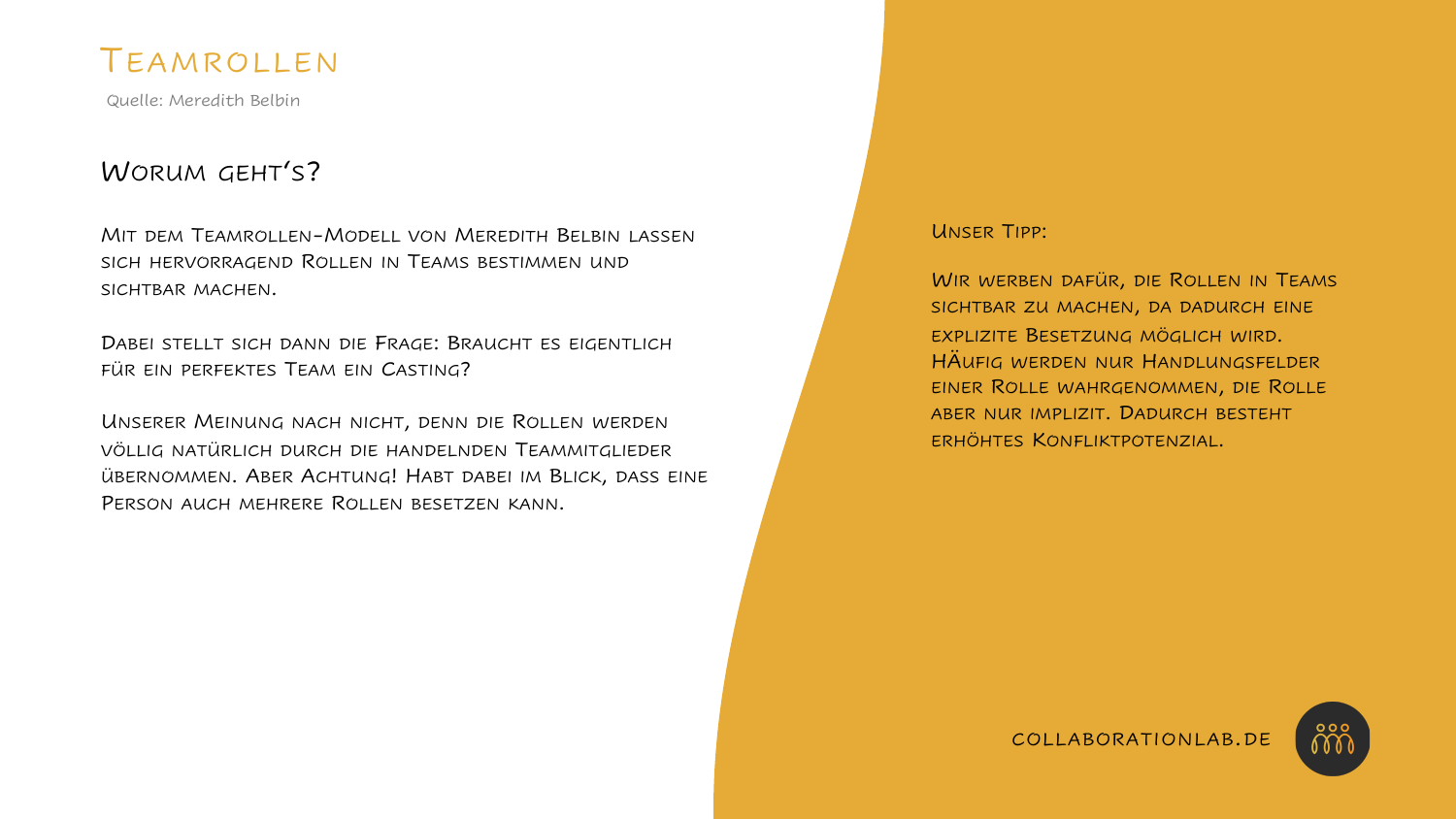

Quelle: Meredith Belbin



កំកំកំ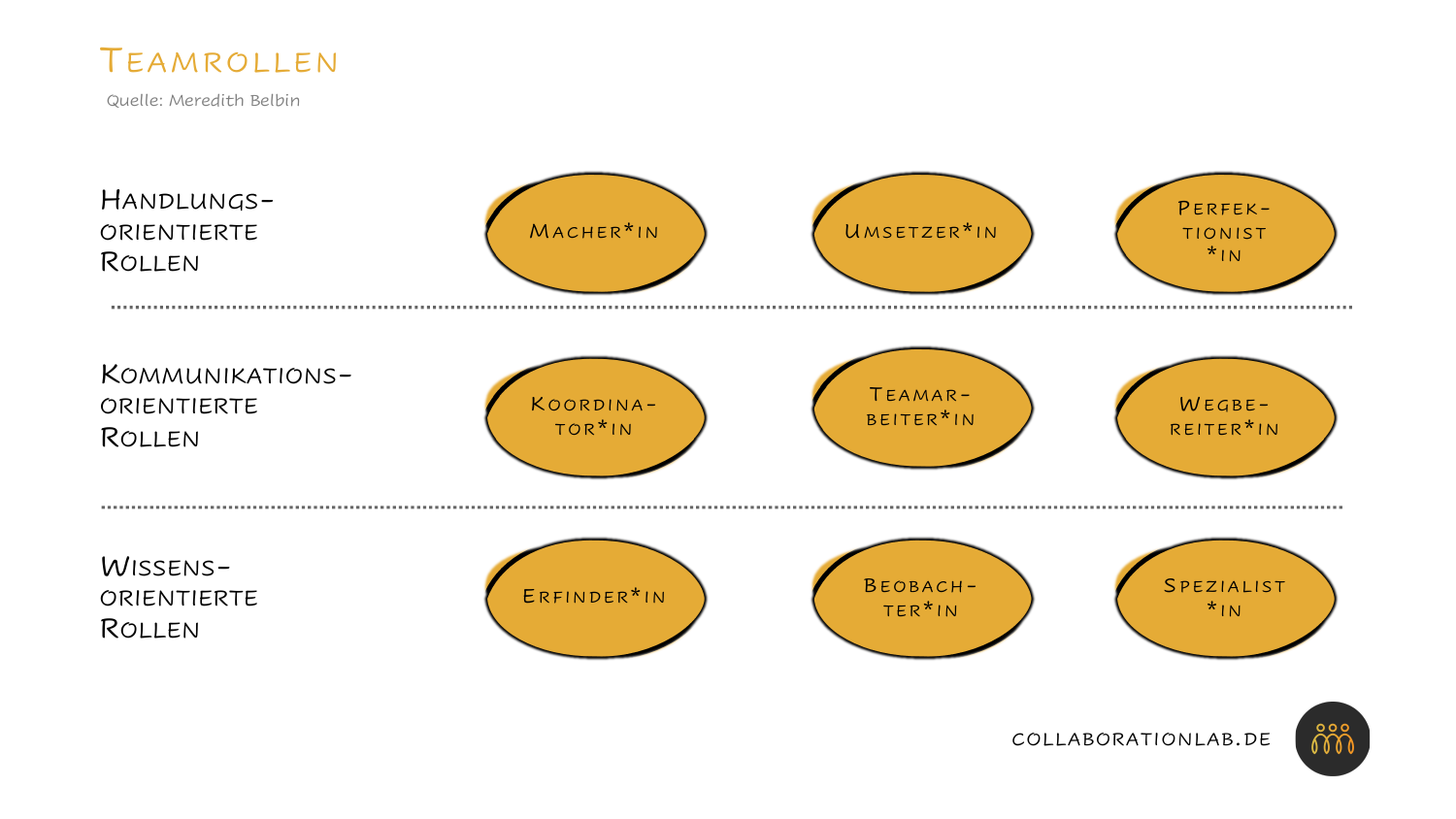# DIE HANDLUNGSORIENTIERTEN ROLLEN

Quelle: Meredith Belbin

MACHER<sup>\*</sup>IN

SIE/ER TREIBT AN UND FORMT VIELE T EAMAKTIVITÄTEN , DISKUSSIONEN UND ERGEBNISSE. DABEI ARBEITET SIE/ER GUT UNTER DRUCK. SIE/ER ÜBERWINDET PROBLEME, IST UNGEDULDIG, DOMINANT UND EXTROVERTIERT.

UMSETZER\*IN ) PERFEK-

SIE/ER SETZT ZIELE UND PROJEKTSKIZZEN IN ARBEITSPLÄNE UM UND FÜHRT SIE SYSTEMATISCH AUS. DABEI IST SIE/ER SEHR DISZIPLINIERT UND EFFIZIENT DARIN IDEEN IN AKTIONEN UMZUSETZEN.

TIONIST  $*_{IN}$ 

SIE/ER VERMEIDET FEHLER UND V ERSÄUMNISSE UND STELLT DAMIT OPTIMALE E RGEBNISSE SICHER . D ABEI IST SIE/ER SEHR GEWISSENHAFT, ÄNGSTLICH UND HÄLT DIE F RISTEN EIN .

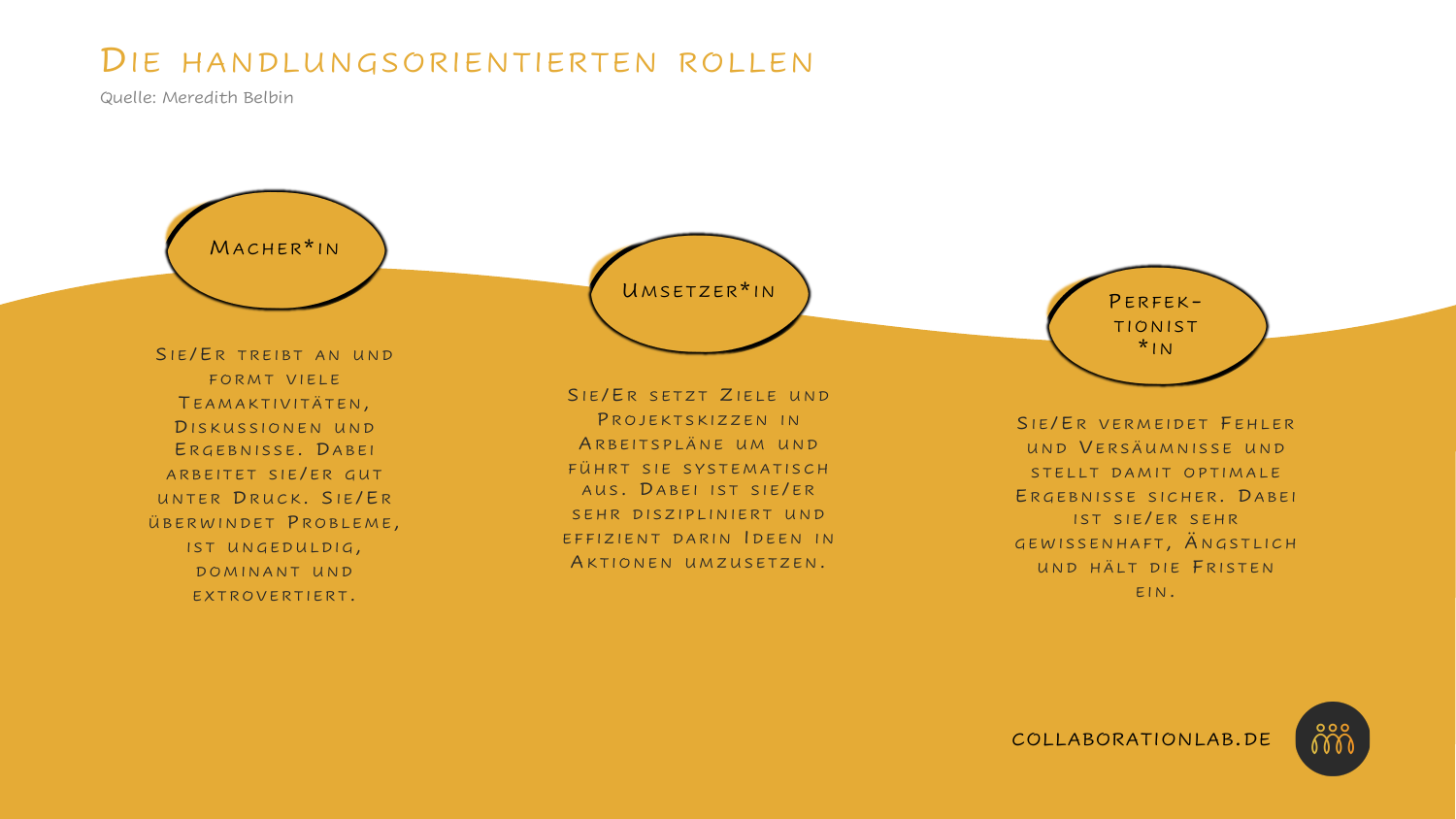# DIE KOMMUNIKATIONSORIENTIERTEN ROLLEN

Quelle: Meredith Belbin

K OORDINA - TOR \* I N

SIE/ER ORGANISIERT UND KONTROLLIERT DIE T EAMAKTIVITÄTEN UND ACHTET AUF DIE N UTZUNG DER VORHANDENEN RESSOURCEN DABEL IST SIE/ER EXTROVERTIERT, SELBSTSICHER UND HAT DIE E NTSCHEIDUNGSFINDUNG IM FOKUS.

TEAMAR-<br>BEITER<sup>\*</sup>IN

SIE/ER HILFT EFFEKTIV ZU ARBEITEN UND ACHTET AUF DEN AUSTAUSCH UNTEREINANDER. DABEI IST SIE/ER KOOPERATIV, EINFÜHLSAM , DIPLOMATISCH UND BAUT SPANNUNGEN AB.

 $WEGBE-$ REITER \* I N

SIE/ER HAT DIE UMGEBUNG DES TEAMS IM BLICK UND ENTWICKELT NÜTZLICHE KONTAKTE. DABEI IST SIE/ER EXTROVERTIERT, KOMMUNIKATIV, VISIONÄR UND HÄUFIG DOMINANT.